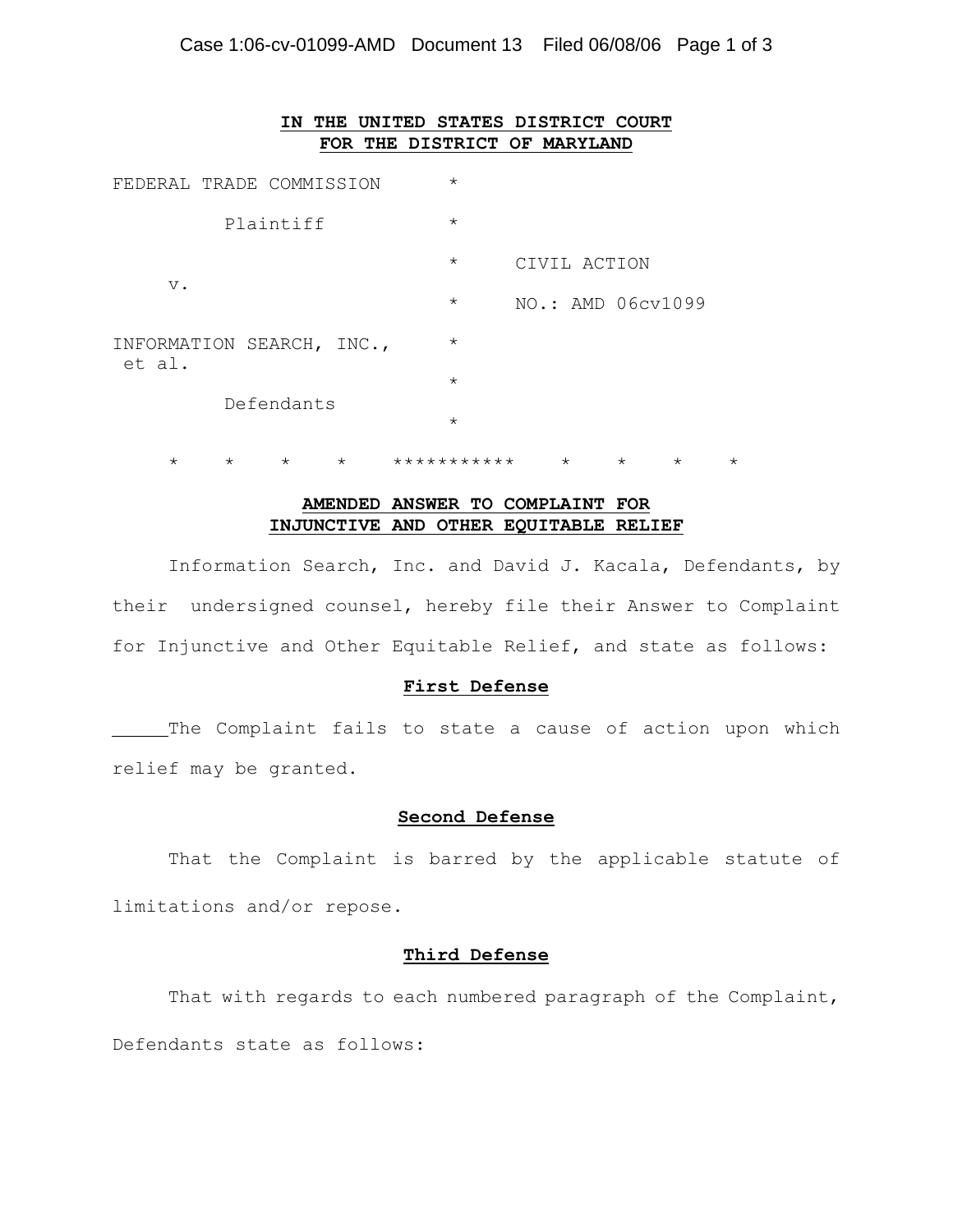#### Case 1:06-cv-01099-AMD Document 13 Filed 06/08/06 Page 2 of 3

1. Defendants deny the allegations of paragraph 1 of the Complaint;

2. Defendants admit the allegations of paragraphs 2,3,4, and 5 of the Complaint;

3. Defendants admit the first and third sentence of paragraph 6 of the Complaint, and deny the second sentence of paragraph 6 of the Complaint;

4. Defendants admit paragraph 7 of the Complaint;

5. Paragraph 8 of the Complaint is merely a statement of law to which no response is required;

6. Defendants admit paragraphs 9 and 10 of the Complaint, with the exception that the Defendants deny that the "customer phone records" were "confidential"

7. Defendants deny paragraphs 11, 12, 13, 14, 15, and 16 of the Complaint;

8. Paragraph 17 of the Complaint is a statement of law to which no response is required.

> /S/ David F. Albright, Jr. David F. Albright, Jr. Trial Bar No.: 02234 BENNETT & ALBRIGHT, P.A. 200 Court Square Building 200 E. Lexington Street Baltimore, Maryland 21202 (410) 727-2168 Attorneys for Defendants

2